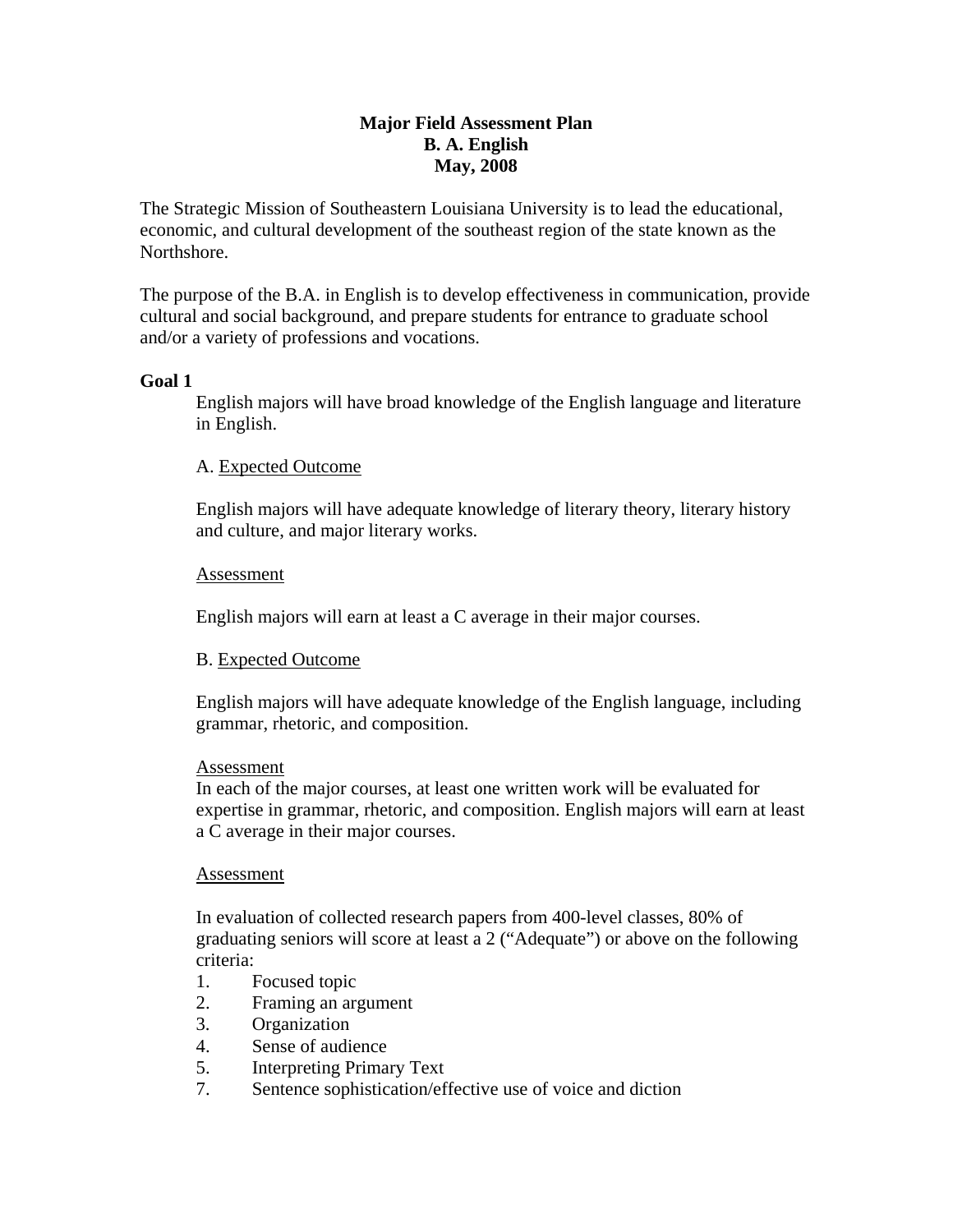8. Mechanics / grammatical correctness

# C. Expected Outcome

Majors should express satisfaction with the quality of instruction and the overall learning environment provided by the Department of English

Assessment

Southeastern Exit Survey

## **Goal 2**

English majors will have the necessary skills to engage in scholarly research and criticism.

## A. Expected Outcome

Majors will be able to use the major indices and library resources pertinent to research in English and in other appropriate fields.

#### Assessment

80% of the English majors will earn B or better in LS 102.

## B. Expected Outcome

English majors will be able to analyze intelligently and critically both prose and verse.

## Assessment

Majors will successfully complete at least twelve hours of English courses that emphasize critical analysis of prose and poetry and will compose a critical essay or research paper in all of these courses.

## Assessment

In evaluation of collected research papers from 400-level classes, 80% of graduating seniors will score at least a 2 ("Adequate") or above on the following criteria:

- 1 Focused topic
- 2 Framing an argument
- 3 Organization
- 4 Sense of audience
- 5 Interpreting primary text
- 6 Sentence sophistication/effective use of voice and diction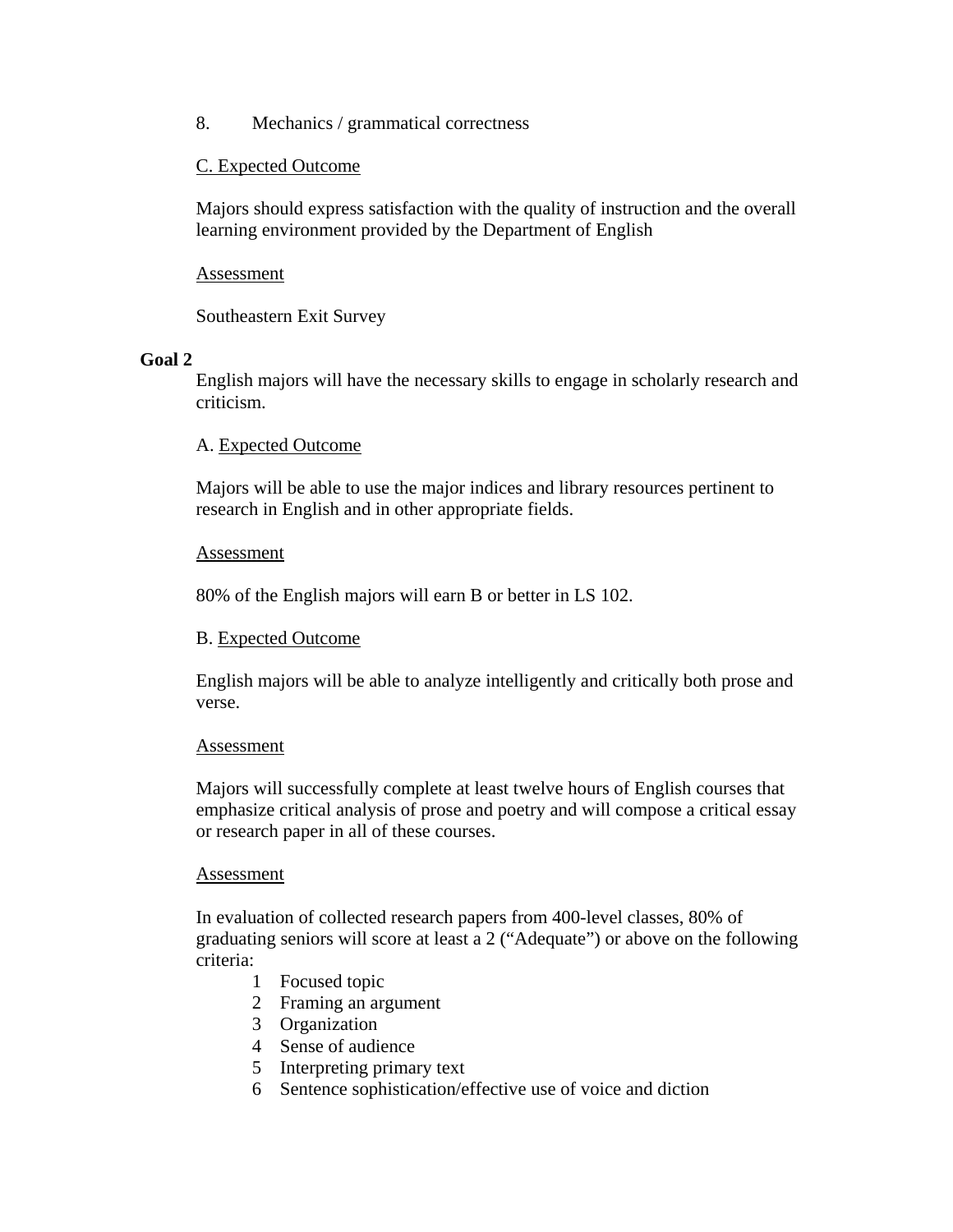7 Mechanics/grammatical correctness

# C. Expected Outcome

English majors will acquire thorough knowledge and skill in the use of MLA documentation format.

## Assessment

Every paper assigned in the major classes beginning with English 102 will be evaluated carefully for correct use of MLA documentation; in addition, students must demonstrate correct MLA citation form in the English Proficiency Exam.

#### **Assessment**

In evaluation of research papers gathered from 400-level classes of each graduating senior, 80% will score 2 ("Adequate") or above on the following criterion: Incorporation of secondary sources / use of MLA documentation.

## **Goal 3**

English majors will be prepared for entrance to graduate school or a variety of professions and vocations.

## A. Expected Outcome

At least 50% of English majors will be accepted to graduate school or will be employed in a profession utilizing their language and literature skills within six months after graduation.

## Assessment

Southeastern Survey of Undergraduate Degree Alumni

## **Goal 4**

English majors will possess cultural knowledge and global awareness through reading, research, and field experience.

## A. Expected Outcome

English majors will acquire knowledge of other countries, governments, cultures, peoples, languages, and histories through a study of literature.

## Assessment